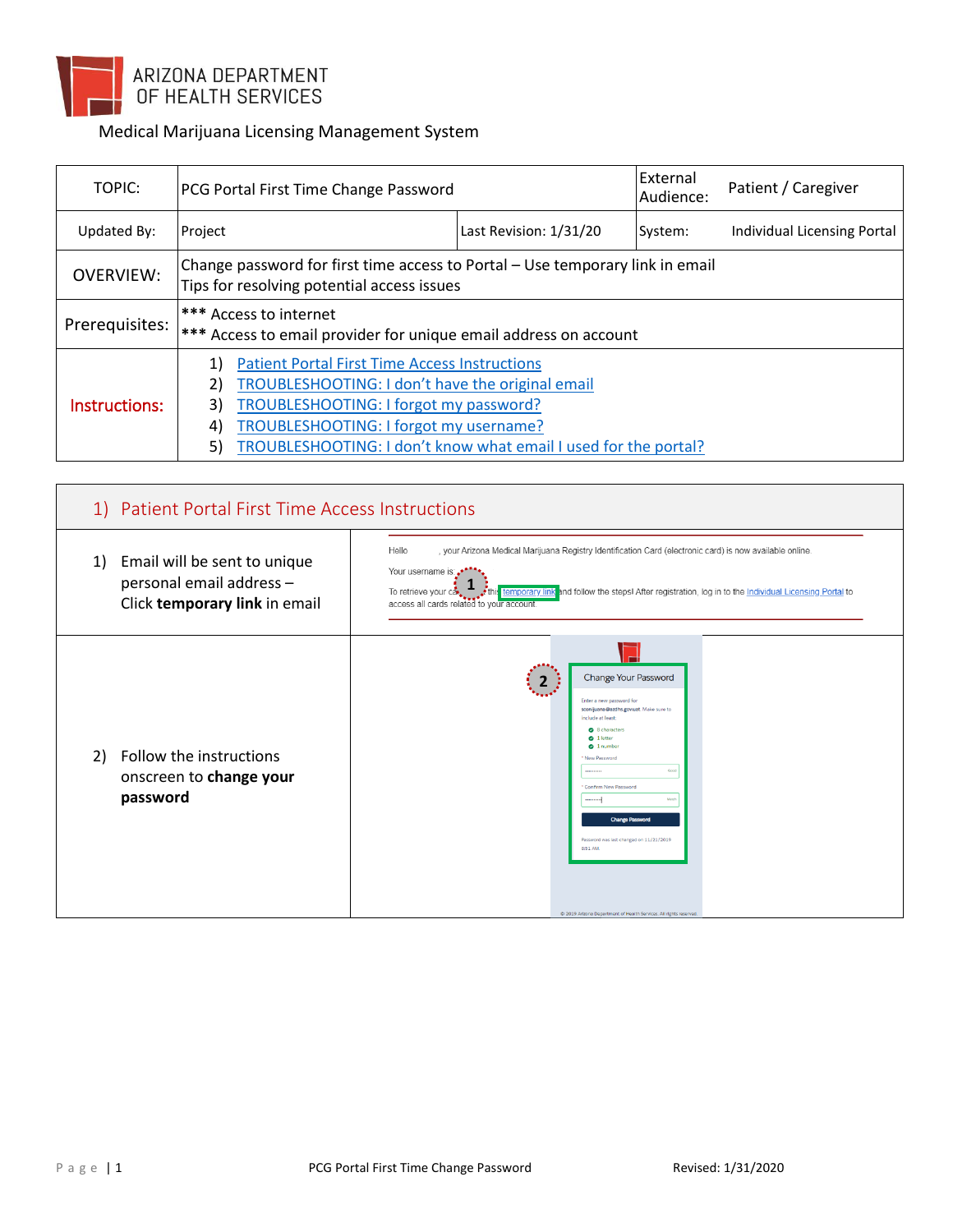|               |                                                            | ARIZONA DEPARTMENT OF HEALTH SERVICES<br>Division of Licensing | Logout |
|---------------|------------------------------------------------------------|----------------------------------------------------------------|--------|
|               | Individual Licensing Portal                                |                                                                |        |
|               | 3) Once your password is<br>changed, you will be logged in | Sam Jaxson                                                     |        |
| to the portal | Patient<br><b>ID Card</b>                                  |                                                                |        |
|               |                                                            |                                                                |        |

<span id="page-1-0"></span>

| 2) TROUBLESHOOTING: I don't have the original email                                        |                                                                                                               |  |  |
|--------------------------------------------------------------------------------------------|---------------------------------------------------------------------------------------------------------------|--|--|
| 1) Go to Individual Licensing<br>Portal                                                    | LINK: https://individual-licensing.azdhs.gov<br>$\bullet$                                                     |  |  |
|                                                                                            | Individual Licensing Portal                                                                                   |  |  |
| Click I forgot my password<br>2)                                                           | Login<br>Username<br>Password<br>Login<br><b>I</b> forgot my password<br>I forgot my user name                |  |  |
| Reset password by entering<br>3)<br>username<br>*HINT: Username is unique<br>email address | Forgot Your Password<br>To reset your password, enter your username.<br>Username<br>(3)<br>Continue<br>Cancel |  |  |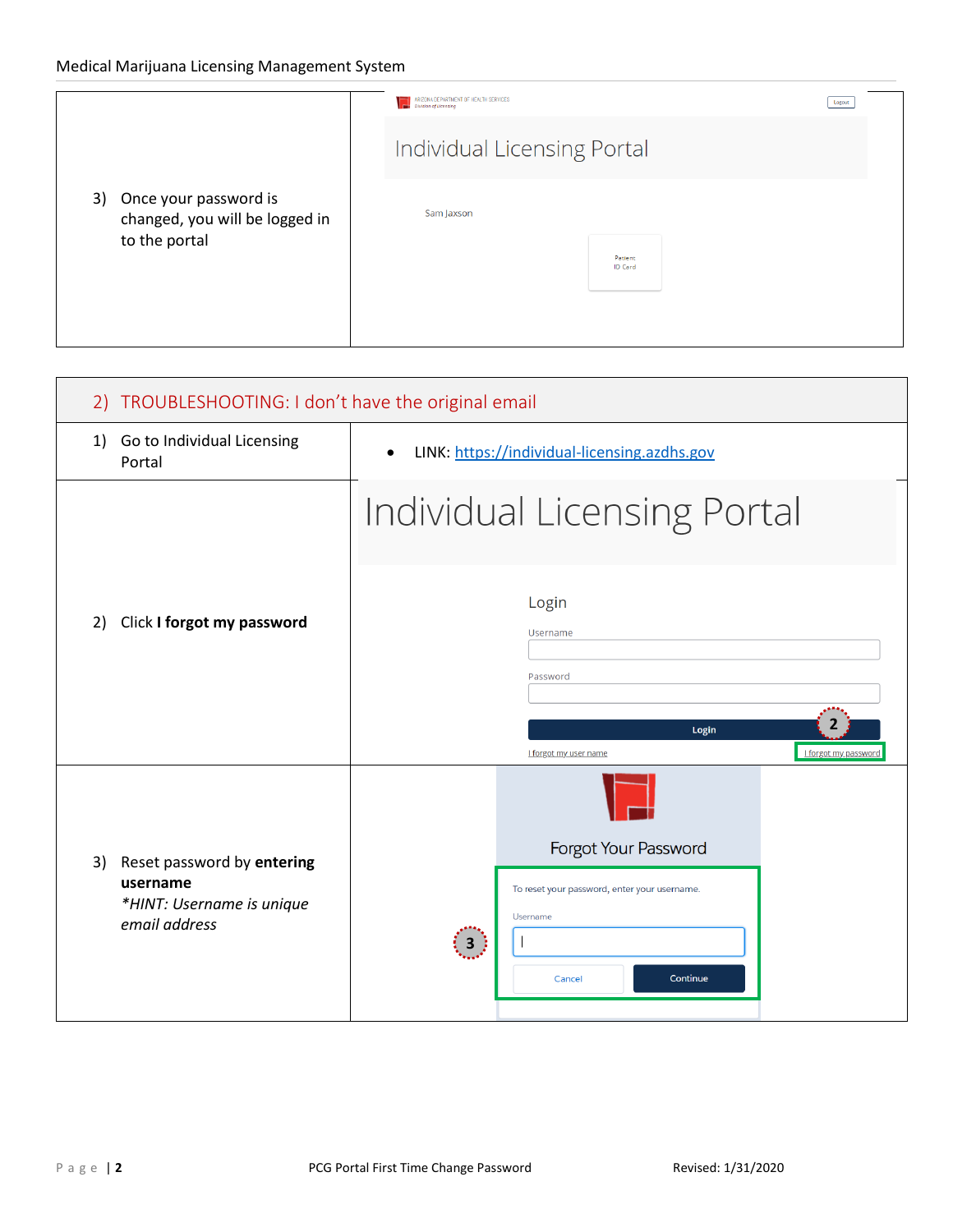

<span id="page-2-0"></span>

| 3) TROUBLESHOOTING: I forgot my password?                                  |                                                                                         |
|----------------------------------------------------------------------------|-----------------------------------------------------------------------------------------|
|                                                                            | <b>Individual Licensing Portal</b>                                                      |
| In the Individual Licensing<br>1)<br>Portal, click I forgot my<br>password | Login<br>Username<br>Password<br>Login<br>I forgot my password<br>I forgot my user name |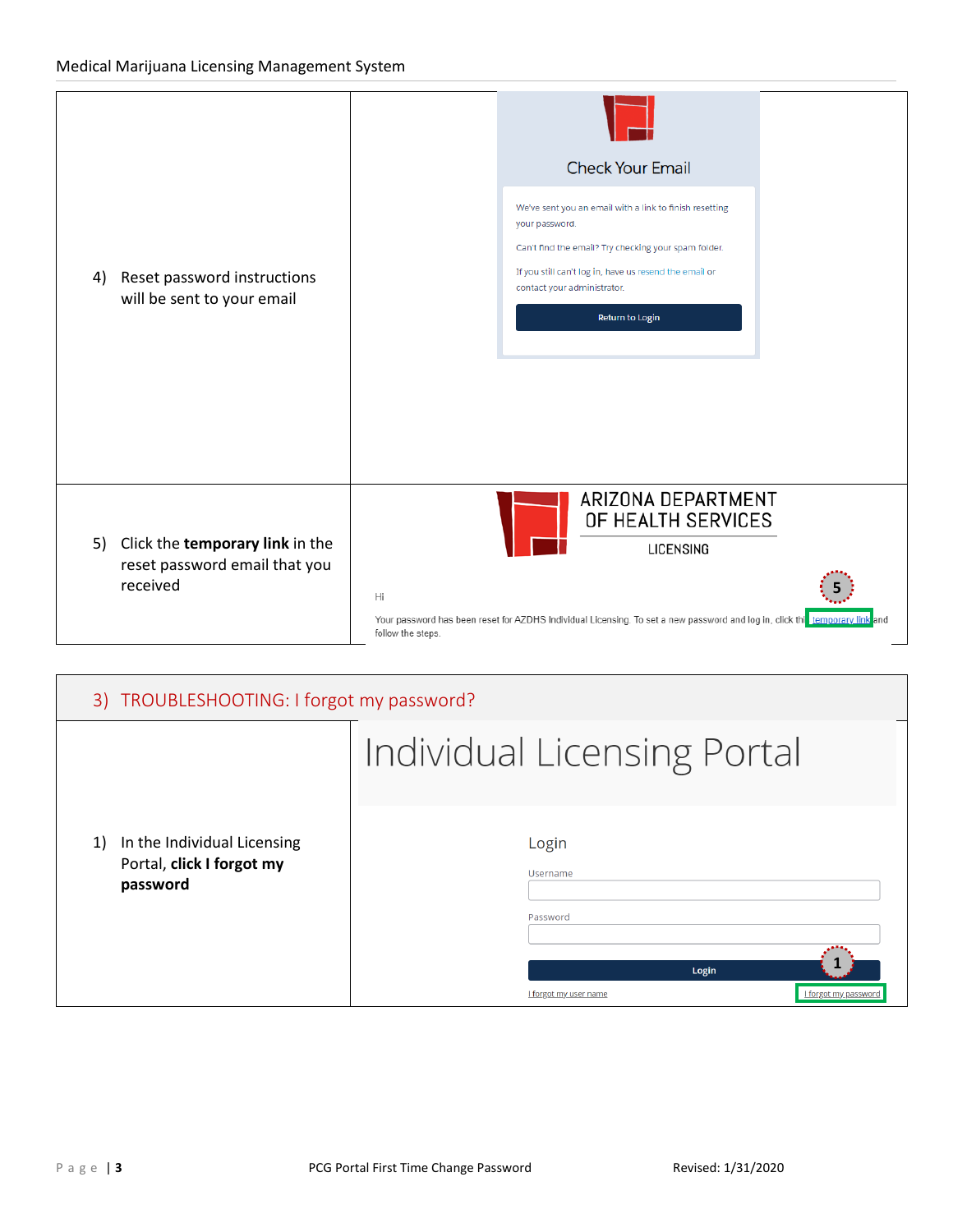## Medical Marijuana Licensing Management System

| 2) | Reset password by entering<br>username<br>*HINT: Username is unique<br>email address | Forgot Your Password<br>To reset your password, enter your username.<br>Username<br>$\left  \begin{array}{c} 2 \end{array} \right $<br>Continue<br>Cancel                                                                                                                |  |
|----|--------------------------------------------------------------------------------------|--------------------------------------------------------------------------------------------------------------------------------------------------------------------------------------------------------------------------------------------------------------------------|--|
| 3) | Reset password instructions<br>will be sent to your email                            | <b>Check Your Email</b><br>We've sent you an email with a link to finish resetting<br>your password.<br>Can't find the email? Try checking your spam folder.<br>If you still can't log in, have us resend the email or<br>contact your administrator.<br>Return to Login |  |
| 4) | Click the temporary link in the<br>reset password email that you<br>received         | ARIZONA DEPARTMENT<br>OF HEALTH SERVICES<br><b>LICENSING</b><br>Hi<br>Your password has been reset for AZDHS Individual Licensing. To set a new password and log in, click this temporary link and<br>follow the steps.                                                  |  |

<span id="page-3-0"></span>

| 4) TROUBLESHOOTING: I forgot my username?                                  |                                                             |
|----------------------------------------------------------------------------|-------------------------------------------------------------|
|                                                                            | <b>Individual Licensing Portal</b>                          |
| In the Individual Licensing<br>1)<br>Portal, click I forgot my<br>username | Login<br><b>Username</b><br>Password                        |
|                                                                            | Login<br>forgot my user name<br><u>I forgot my password</u> |